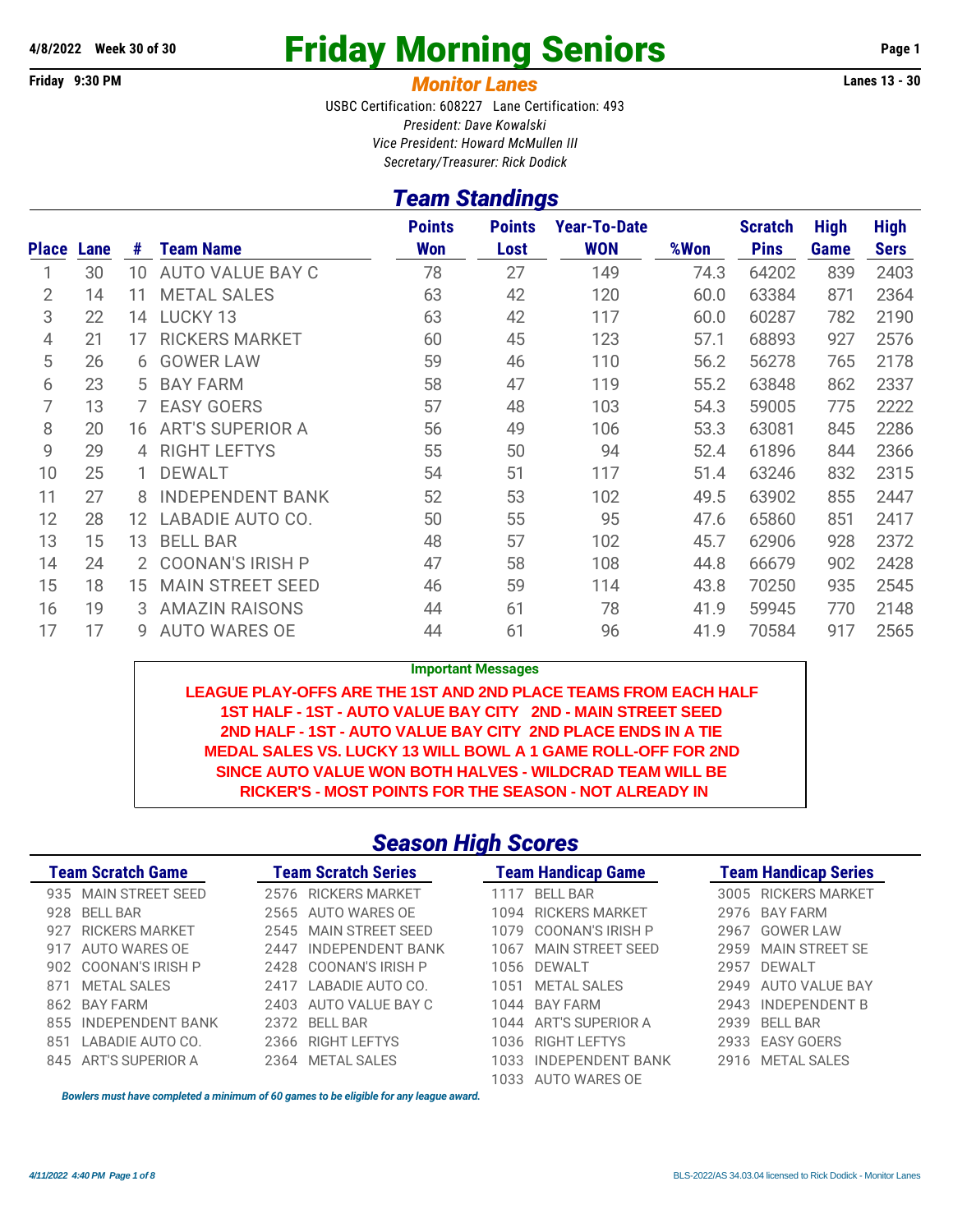#### *Season High Scores - Continued*

|     | <b>Scratch Game</b> |     | <b>Scratch Series</b> |     | <b>Handicap Game</b> |     | <b>Handicap Series</b> |
|-----|---------------------|-----|-----------------------|-----|----------------------|-----|------------------------|
|     | 300 Brad Bilhimer   |     | 753 Scott Weston      |     | 334 Randy Hadd       |     | 864 Larry Grove        |
| 289 | Rick Skibinski      | 738 | Rick Eisenman         |     | 325 Roy Rasmus       |     | 840 Walt Hinman        |
| 279 | Rick Eisenman       |     | 722 Larry Janiskee    |     | 323 Joe Siniff Sr    | 836 | Larry Janiskee         |
| 279 | Jack Kerkau         | 720 | Mark Grove            | 323 | <b>Bob Rogers</b>    | 831 | Sonny Willett          |
|     | 279 Dave Kowalski   |     | 715 Dave Kowalski     |     | 319 Brad Bilhimer    | 828 | Mark Grove             |
|     | 278 Joe Siniff Sr   | 710 | Jack Kerkau           |     | 319 Curt Truemner    | 827 | Joe Siniff Sr          |
|     | 278 Clark Bossbach  |     | 705 Ben DeBolt        |     | 318 Sonny Willett    |     | 822 Tom Owczarzak      |
|     | 278 Ben DeBolt      | 698 | Joe Roznowski         |     | 317 Larry Grove      | 821 | Joe Roznowski          |
|     | 277 Randy Gauthier  |     | 694 Dick Clifford     |     | 316 Jack Kerkau      |     | 819 Rick Eisenman      |
|     | 269 Roy Rasmus      | 692 | Joe Siniff Sr         |     | 315 Wally Parker     |     | 819 Curt Truemner      |
|     | 268 Sonny Willett   | 690 | Rick Skibinski        |     | 315 David Hopkins    |     | 814 Archie Laney       |
|     | 268 Randy Hadd      | 689 | Brad Bilhimer         |     | 314 Walt Hinman      |     | 811 Roy Rasmus         |
| 267 | Mike Laney          |     | 685 Clark Bossbach    |     | 312 Archie Laney     | 807 | Ben DeBolt             |
| 267 | <b>Rick Masters</b> | 682 | Doug Born             |     | 312 Gary Bragiel     |     | 802 Gary Bragiel       |
| 267 | Kerry Sharp         |     | 682 Rick Masters      |     | 312 Ben DeBolt       | 800 | Jack Kerkau            |
|     | 267 Gary Kendall    |     |                       |     |                      |     |                        |

David Hopkins

#### *Last Week's Top Scores*

|     | <b>Team Scratch Game</b>   |      | <b>Team Scratch Series</b> |      | <b>Team Handicap Game</b> |      | Team Handicap Series       |
|-----|----------------------------|------|----------------------------|------|---------------------------|------|----------------------------|
|     | 917 AUTO WARES OF          | 2545 | <b>MAIN STREET SEED</b>    | 1079 | <b>COONAN'S IRISH P</b>   |      | 2959 MAIN STREET SE        |
| 904 | <b>MAIN STREET SEED</b>    | 2542 | <b>AUTO WARES OE</b>       | 1042 | <b>MAIN STREET SEED</b>   | 2892 | <b>RICKERS MARKET</b>      |
| 902 | <b>COONAN'S IRISH P</b>    | 2406 | <b>RICKERS MARKET</b>      | 1033 | <b>AUTO WARES OE</b>      | 2890 | <b>AUTO WARES OE</b>       |
| 839 | <b>INDEPENDENT BANK</b>    | 2348 | <b>INDEPENDENT BANK</b>    | 980  | <b>RICKERS MARKET</b>     | 2791 | <b>BELL BAR</b>            |
| 818 | <b>RICKERS MARKET</b>      | 2188 | <b>BELL BAR</b>            | 977  | <b>EASY GOERS</b>         | 2790 | <b>AMAZIN RAISONS</b>      |
| 775 | LABADIE AUTO CO.           | 2179 | <b>COONAN'S IRISH P</b>    | 966  | LABADIE AUTO CO.          | 2763 | <b>GOWER LAW</b>           |
| 765 | <b>ART'S SUPERIOR A</b>    | 2176 | AUTO VALUE BAY C           | 965  | <b>BELL BAR</b>           | 2757 | <b>METAL SALES</b>         |
| 764 | <b>BELL BAR</b>            | 2148 | <b>AMAZIN RAISONS</b>      | 963  | <b>ART'S SUPERIOR A</b>   | 2734 | <b>AUTO VALUE BAY</b>      |
| 758 | AUTO VALUE BAY C           | 2115 | <b>METAL SALES</b>         | 957  | <b>INDEPENDENT BANK</b>   | 2716 | <b>EASY GOERS</b>          |
| 753 | <b>EASY GOERS</b>          | 2093 | <b>ART'S SUPERIOR A</b>    | 945  | <b>AMAZIN RAISONS</b>     | 2710 | <b>COONAN'S IRISH</b>      |
|     | <b>Scratch Game</b>        |      | <b>Scratch Series</b>      |      | <b>Handicap Game</b>      |      | <b>Handicap Series</b>     |
| 278 | Clark Bossbach             | 689  | Ken Kurlinski              | 309  | Clark Bossbach            | 785  | <b>Gary Kendall</b>        |
| 267 | <b>Kerry Sharp</b>         | 668  | <b>Gary Kendall</b>        | 306  | <b>Gary Kendall</b>       | 768  | Roy Rasmus                 |
| 267 | <b>Gary Kendall</b>        | 664  | Clark Bossbach             | 297  | Kerry Sharp               | 768  | Dan Gillespie              |
| 259 | Ken Kurlinski              | 659  | <b>Scott Weston</b>        | 288  | <b>Roy Rasmus</b>         | 757  | Clark Bossbach             |
| 251 | <b>Roy Rasmus</b>          | 657  | <b>Roy Rasmus</b>          | 283  | Kevin Techlin             | 754  | Floyd Petrowski            |
| 245 | Scott Weston               | 648  | Doug Born                  | 281  | <b>Curt Truemner</b>      | 753  | Doug Born                  |
| 244 | Mike Laney                 | 643  | Kerry Sharp                | 277  | Harold Donaldson          | 743  | Kevin Techlin              |
| 236 | <b>Kevin Techlin</b>       | 632  | Dave Young                 | 277  | Tom Owczarzak             | 739  | Tom Owczarzak              |
| 236 | Dave Kowalski              | 627  | Mike Laney                 | 276  | <b>Kip McGinnis</b>       | 738  | <b>Howard McMullen III</b> |
| 235 | Harold Donaldson           | 627  | Dan Gillespie              | 273  | Dan Gillespie             | 737  | Dave Young                 |
| 235 | Larry Janiskee             | 626  | Joe Roznowski              | 272  | Howard McMullen III       | 737  | Joe Roznowski              |
| 234 | <b>Kip McGinnis</b>        | 624  | <b>Randy Gauthier</b>      | 271  | Sonny Willett             | 736  | Dan Vandenboom             |
| 231 | Doug Born                  | 623  | Dave Kowalski              | 270  | Michael Gerard Sr         | 733  | Kerry Sharp                |
| 231 | Joe Roznowski              | 603  | Howard McMullen III        | 270  | Mike Laney                | 724  | <b>Kip McGinnis</b>        |
| 227 | <b>Howard McMullen III</b> | 602  | Kevin Techlin              | 269  | Archie Laney              | 721  | Michael Gerard Sr          |
|     |                            | 602  | Dick Clifford              |      |                           |      |                            |

*4/11/2022 4:40 PM Page 2 of 8* BLS-2022/AS 34.03.04 licensed to Rick Dodick - Monitor Lanes

#### **Weekly Game Over Average Weekly Series over Average**

#### **Game - Avg=Difference Series - Avg=Difference**

|                               | 278 - 195 = 83 Clark Bossbach | 668 - 558=110 Gary Kendall |                              |
|-------------------------------|-------------------------------|----------------------------|------------------------------|
| 267 - 186=81 Gary Kendall     |                               |                            | 627 - 531=96 Dan Gillespie   |
| 267 - 196=71 Kerry Sharp      |                               | 657 - 564=93 Roy Rasmus    |                              |
| 251 - 188=63 Roy Rasmus       |                               |                            | 544 - 456=88 Floyd Petrowski |
|                               | 236 - 177 = 59 Kevin Techlin  |                            | 664 - 585=79 Clark Bossbach  |
| 4/11/2022 4:40 PM Page 2 of 8 |                               |                            | BLS-2022/AS 34.03.04 lice    |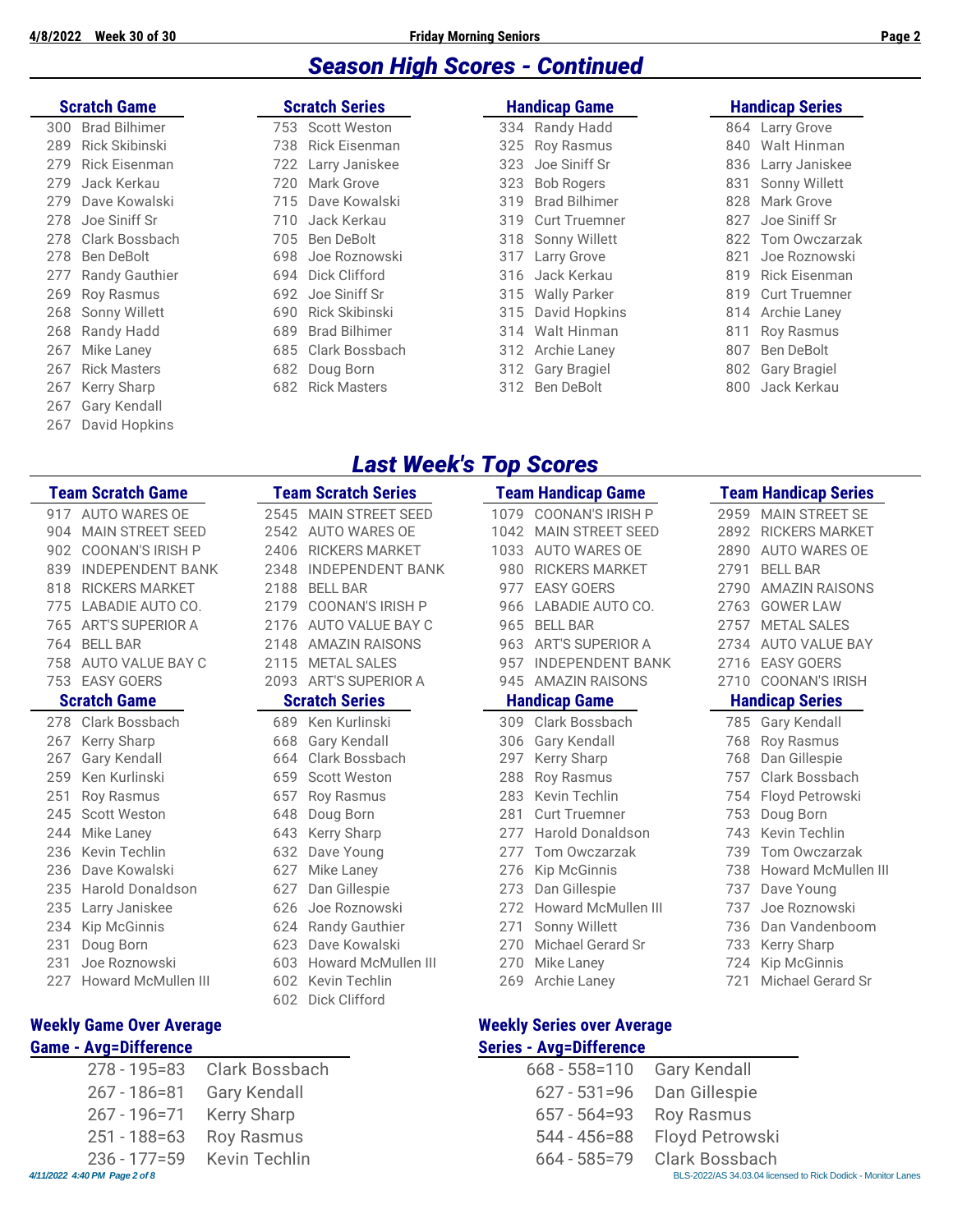#### *Individual High Averages*

| 212.88 Dave Kowalski  | 209.03 Scott Weston | 209.02 Rick Skibinski | 205.12 Brad Bilhimer  |
|-----------------------|---------------------|-----------------------|-----------------------|
| 202.81 Randy Gauthier | 201.57 Mike Laney   | 200.53 Rick Eisenman  | 198.51 Jack Kerkau    |
| 197.67 Mark Grove     | 196.91 Kerry Sharp  | 196.90 Clark Bossbach | 195.02 Larry Janiskee |
| 194.83 Jim Swaffield  | 194.63 Rick Masters | 192.83 Doug Born      | 192.67 Dave Young     |

#### *Team Rosters*

#### **1 - DEWALT**

|                   |                 |    |                 |    |                   |       |     |              | <b>High</b> | <b>High</b> |
|-------------------|-----------------|----|-----------------|----|-------------------|-------|-----|--------------|-------------|-------------|
| <b>Name</b>       | <b>Avg HDCP</b> |    | <b>Pins Gms</b> |    | $-1$ – $-$        | $-2-$ | -3- | <b>Total</b> | <b>Game</b> | <b>Sers</b> |
| <b>Ben DeBolt</b> | 189             | 36 | 14790           | 78 | 148               | 199   | 224 | 571          | 278         | 705         |
| Jerome Houthoofd  | 173             | 51 | 12499           | 72 | 145               | 149   | 145 | 439          | 222         | 616         |
| Jose Valderas     | 165             | 58 | 11946           | 72 | 169               | 149   | 168 | 486          | 235         | 613         |
| Rod McFarland     | 172             | 52 | 11897           |    | 69 a162 a162 a162 |       |     | 486          | 246         | 615         |
| Dennis Geno       | 175             | 49 | 10529           | 60 |                   |       |     |              | 235         | 595         |

### **2 - COONAN'S IRISH P**

|                         |                 |    |                 |    |     |       |       |              | <b>High</b> | <b>High</b> |
|-------------------------|-----------------|----|-----------------|----|-----|-------|-------|--------------|-------------|-------------|
| <b>Name</b>             | <b>Avg HDCP</b> |    | <b>Pins Gms</b> |    | -1- | $-2-$ | $-3-$ | Total        | <b>Game</b> | <b>Sers</b> |
| <b>Rick Eisenman</b>    | 200             | 27 | 15040           | 75 |     |       |       | $\mathbf{0}$ | 279         | 738         |
| <b>Mike Laney</b>       | 201             | 26 | 13908           | 69 | 160 | 223   | 244   | 627          | 267         | 674         |
| <b>Archie Laney</b>     | 168             | 55 | 12129           | 72 | 127 | 136   | 214   | 477          | 246         | 616         |
| <b>Harold Donaldson</b> | 184             | 41 | 13801           | 75 | 161 | 172   | 235   | 568          | 245         | 659         |
| <b>Walt Hinman</b>      | 170             | 54 | 10251           | 60 | 148 | 150   | 209   | 507          | 258         | 672         |

## **3 - AMAZIN RAISONS**

| <b>Name</b>       | <b>Avg HDCP</b> |    | <b>Pins Gms</b> |    | $-1-$ | $-2-$          | $-3-$ | Total | <b>Game</b> | <b>Sers</b> |
|-------------------|-----------------|----|-----------------|----|-------|----------------|-------|-------|-------------|-------------|
| Jim Krzyminski    | 174             | 50 | 11542           | 66 | 155   | 178            | 167   | 500   | 236         | 572         |
| Ed Samborn        | 136             | 84 | 5714            | 42 |       |                |       |       | 184         | 460         |
| Dan Vandenboom    | 165             | 58 | 12893           | 78 | 195   | 173            | 191   | 559   | 239         | 567         |
| Dan Gillespie     | 178             | 46 | 13909           | 78 | 190   | 226            | 211   | 627   | 226         | 627         |
| <b>Bob Egbert</b> | 164             | 59 | 11857           | 72 |       | a154 a154 a154 |       | 462   | 235         | 590         |
|                   |                 |    |                 |    |       |                |       |       |             |             |

#### **4 - RIGHT LEFTYS**

|                     |                 |                 |       |               |       |     |              |      | <b>High</b> | <b>High</b> |
|---------------------|-----------------|-----------------|-------|---------------|-------|-----|--------------|------|-------------|-------------|
| <b>Name</b>         | <b>Avg HDCP</b> | <b>Pins Gms</b> |       | $-1-$         | $-2-$ | -3- | <b>Total</b> | Game | <b>Sers</b> |             |
| Moran Doyle         | 144             |                 | 11143 | $\frac{1}{2}$ | a134  | 136 | 148          | 418  | 191         | 492         |
| Jack Kerkau         | 198             | 28              | 13697 | 69            | 188   | 216 | 191          | 595  | 279         | 710         |
| <b>Gary Bragiel</b> | 171             | 53              | 15432 | 90            | 140   | 178 | 142          | 460  | 255         | 634         |
| Dave Fife           | 185             | 40              | 10032 | 54            | 173   | 166 | 170          | 509  | 238         | 624         |
| Dale Milliman       | 168             | 55              | 8435  | 50            |       |     |              |      | 232         | 581         |

**High High**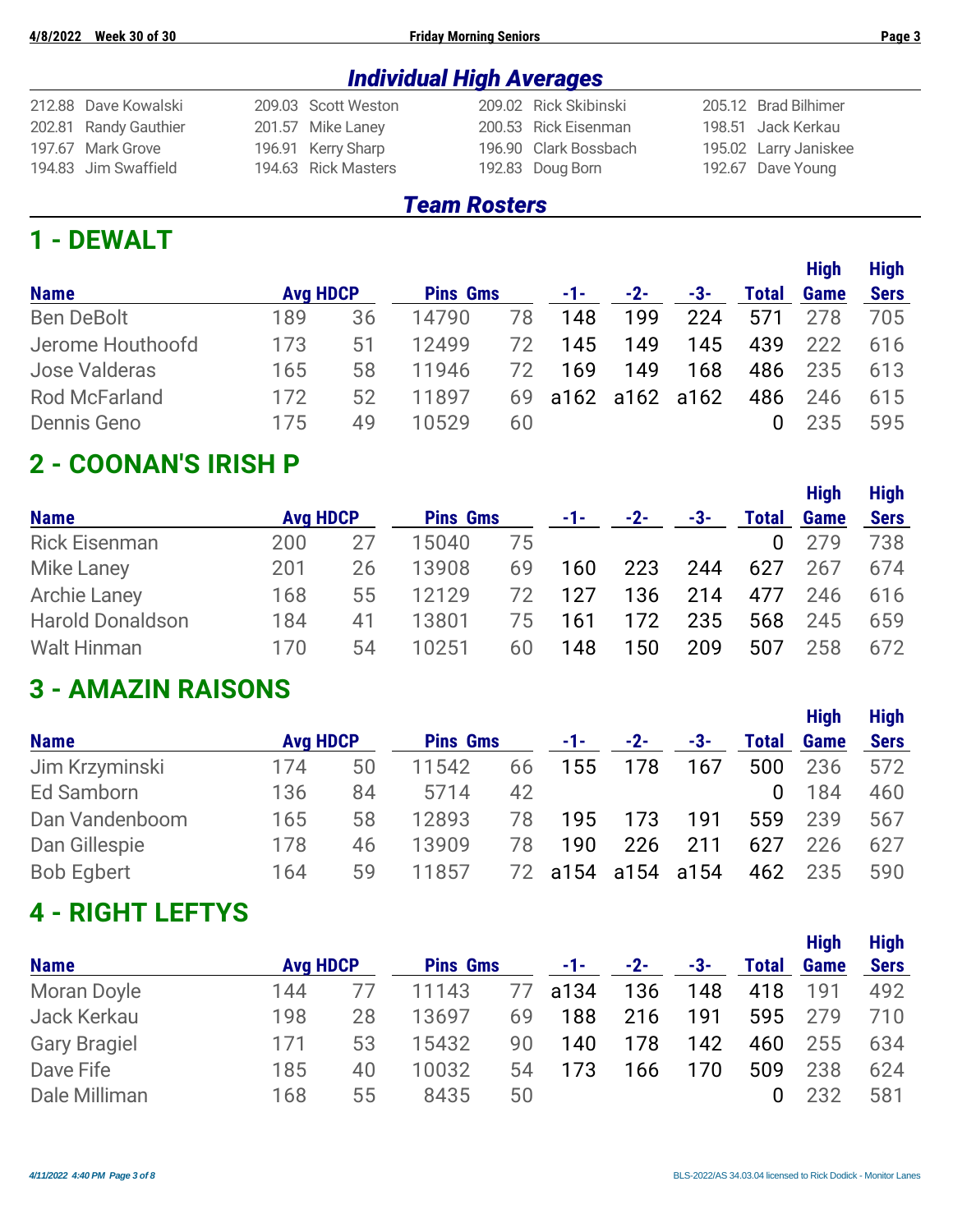## **5 - BAY FARM**

|                    |                 |    |                 |    |     |       |     |              | <b>High</b> | <b>High</b> |
|--------------------|-----------------|----|-----------------|----|-----|-------|-----|--------------|-------------|-------------|
| <b>Name</b>        | <b>Avg HDCP</b> |    | <b>Pins Gms</b> |    | -1- | $-2-$ | -3- | <b>Total</b> | Game        | <b>Sers</b> |
| <b>Ken Manor</b>   | 169             | 54 | 11663           | 69 | 163 | 113   | 169 | 445          | 226         | 610         |
| <b>Larry Grove</b> | 167             | 56 | 11565           | 69 | 192 | 156   | 138 | 486          | 256         | 681         |
| <b>Mark Grove</b>  | 197             | 29 | 14232           | 72 |     |       |     | $\Omega$     | 256         | 720         |
| Jim Sy             | 188             | 37 | 16925           | 90 | 179 | 181   | 171 | 531          | 244         | 642         |
| <b>Tom Theisen</b> | 164             | 59 | 14841           | 90 | 150 | 151   | 189 | 490          | 240         | 569         |

#### **6 - GOWER LAW**

| <b>Name</b>         | <b>Avg HDCP</b> |     | <b>Pins Gms</b> |    | $-1 - 1$          | $-2-$ | -3- | <b>Total</b> | <b>Game</b> | <b>Sers</b> |
|---------------------|-----------------|-----|-----------------|----|-------------------|-------|-----|--------------|-------------|-------------|
| <b>Wally Parker</b> | 168             | 55  | 11654           | 69 | 173               | 200   | 180 | 553          | 256         | 614         |
| Paul Douponce       | 140             | 81  | 11768           | 84 | 156               | 164   | 153 | 473          | 193         | 506         |
| Dick Mrozinski      | 154             | 68  | 12998           | 84 | 168               | 167   | 166 | 501          | 211         | 548         |
| Tom Douponce        | 116             | 102 | 2100            |    | 18 a106 a106 a106 |       |     | 318          | 142         | 386         |
| <b>Chon Mata</b>    | 176             | 48  | 7419            | 42 |                   |       |     |              | 231         | 597         |

## **7 - EASY GOERS**

|                      |                 |    |                 |    |       |       |     |              |      | тичн        |
|----------------------|-----------------|----|-----------------|----|-------|-------|-----|--------------|------|-------------|
| <b>Name</b>          | <b>Avg HDCP</b> |    | <b>Pins Gms</b> |    | $-1-$ | $-2-$ | -3- | <b>Total</b> | Game | <b>Sers</b> |
| <b>Paul Guzdzial</b> | 159             | 63 | 13866           | 87 | 152   | 138   | 115 | 405          | 224  | 578         |
| <b>Curt Truemner</b> | 166             | 5/ | 13485           | 81 | 223   | 162   | 159 | 544          | 253  | 621         |
| Floyd Petrowski      | 153             | 69 | 13794           | 90 | 162   | 184   | 198 | 544          | 209  | 544         |
| Mark Pijaszek        | 192             | 34 | 8080            | 42 | 216   | 143   | 192 | 551          | 254  | 693         |
| <b>Bill Trudell</b>  | 148             | 73 | 1336            | 9  |       |       |     |              | 182  | 472         |
|                      |                 |    |                 |    |       |       |     |              |      |             |

## **8 - INDEPENDENT BANK**

|                    |                 |    |                 |    |     |       |     |              | <b>High</b> | <b>High</b> |
|--------------------|-----------------|----|-----------------|----|-----|-------|-----|--------------|-------------|-------------|
| <b>Name</b>        | <b>Avg HDCP</b> |    | <b>Pins Gms</b> |    | -1- | $-2-$ | -3- | <b>Total</b> | <b>Game</b> | <b>Sers</b> |
| Ken Kurlinski      | 220             | g  | 10589           | 48 | 205 | 225   | 259 | 689          | 276         | 750         |
| <b>Bob Gilbert</b> | 138             | 82 | 9542            | 69 |     |       |     | $\Omega$     | 186         | 482         |
| David Hopkins      | 180             | 45 | 14117           | 78 | 147 | 181   | 189 | 517          | 267         | 621         |
| Jim Swaffield      | 194             | 32 | 12274           | 63 | 179 | 192   | 206 | 577          | 244         | 653         |
| Al Bilhimer        | 165             | 58 | 8931            | 54 |     |       |     | 0            | 207         | 558         |

## **9 - AUTO WARES OE**

|                               |                 |    |                 |    |     |       |     |       | <b>High</b> | <b>High</b>                                                  |
|-------------------------------|-----------------|----|-----------------|----|-----|-------|-----|-------|-------------|--------------------------------------------------------------|
| <b>Name</b>                   | <b>Avg HDCP</b> |    | <b>Pins Gms</b> |    | -1- | $-2-$ | -3- | Total | <b>Game</b> | <b>Sers</b>                                                  |
| <b>Howard McMullen III</b>    | 181             | 44 | 12515           | 69 | 159 | 227   | 217 | 603   | 235         | 625                                                          |
| <b>Randall Podleski</b>       | 190             | 36 | 12575           | 66 |     |       |     | 0     | 255         | 650                                                          |
| Dave Kowalski                 | 212             | 16 | 15327           | 72 | 203 | 236   | 184 | 623   | 279         | 715                                                          |
| <b>Scott Weston</b>           | 209             | 18 | 13796           | 66 | 211 | 203   | 245 | 659   | 258         | 753                                                          |
| <b>Roy Rasmus</b>             | 189             | 36 | 12888           | 68 | 196 | 251   | 210 | 657   | 269         | 657                                                          |
| 4/11/2022 4:40 PM Page 4 of 8 |                 |    |                 |    |     |       |     |       |             | BLS-2022/AS 34.03.04 licensed to Rick Dodick - Monitor Lanes |

**High High**

**High High**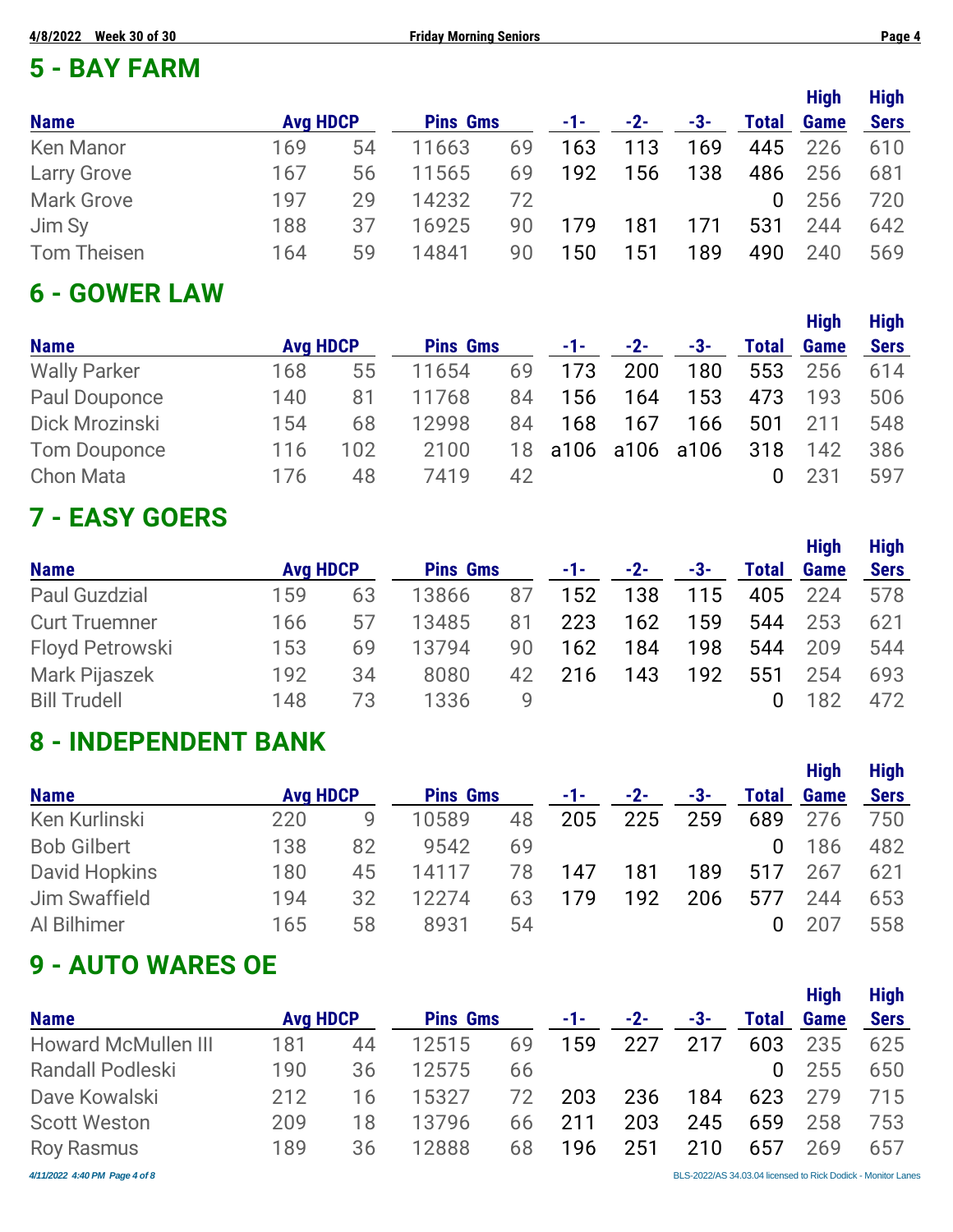## **10 - AUTO VALUE BAY C**

|     |    |                 |    |                 |       |     |              | <b>High</b> | <b>High</b> |
|-----|----|-----------------|----|-----------------|-------|-----|--------------|-------------|-------------|
|     |    |                 |    | -1-             | $-2-$ | -3- | <b>Total</b> | <b>Game</b> | <b>Sers</b> |
| 164 | 59 | 13781           | 84 | 122             | 156   | 199 | 477          | 246         | 600         |
| 177 | 47 | 13285           | 75 | 167             | 167   | 152 | 486          | 235         | 637         |
| 180 | 45 | 15738           | 87 | 163             | 226   | 176 | 565          | 268         | 681         |
| 192 | 34 | 15619           | 81 | 212             | 205   | 231 | 648          | 255         | 682         |
| 150 | 72 | 450             | 3  |                 |       |     | 0            | 164         | 450         |
| 192 | 34 | 4627            | 24 | 190             | 190   | 185 | 565          | 256         | 674         |
|     |    | <b>Avg HDCP</b> |    | <b>Pins Gms</b> |       |     |              |             |             |

## **11 - METAL SALES**

| <b>Avg HDCP</b> |    | <b>Pins Gms</b> |    | -1- | $-2-$ | -3- | <b>Total</b> | <b>Game</b> | <b>Sers</b> |
|-----------------|----|-----------------|----|-----|-------|-----|--------------|-------------|-------------|
| 205             | 22 | 9861            | 48 |     |       |     |              | 267         | 689         |
| 158             | 64 | 14278           | 90 | 143 | 189   | 212 | 544          | 235         | 624         |
| 160             | 63 | 12491           | 78 | 136 | 183   | 139 | 458          | 268         | 576         |
| 195             | 31 | 17357           | 89 | 235 | 173   | 173 | 581          | 265         | 722         |
| 168             | 55 | 12662           | 75 | 209 | 136   | 187 | 532          | 258         | 615         |
|                 |    |                 |    |     |       |     |              |             |             |

## **12 - LABADIE AUTO CO.**

|                     |                 |    |                 |    |     |       |     |              | <b>High</b> | <b>High</b> |
|---------------------|-----------------|----|-----------------|----|-----|-------|-----|--------------|-------------|-------------|
| <b>Name</b>         | <b>Avg HDCP</b> |    | <b>Pins Gms</b> |    | -1- | $-2-$ | -3- | <b>Total</b> | Game        | <b>Sers</b> |
| <b>Rick Masters</b> | 194             | 32 | 14013           | 72 |     |       |     | 0            | 267         | 682         |
| Dan Courier         | 178             | 46 | 4290            | 24 | 168 | 191   | 217 | 576          | 219         | 582         |
| Antonio Montoya     | 180             | 45 | 14627           | 81 | 159 | 185   | 159 | 503          | 258         | 649         |
| <b>Bob Ritter</b>   | 177             | 47 | 14339           | 81 | 163 | 197   | 159 | 519          | 242         | 608         |
| Dan Scheuerlein     | 192             | 34 | 10380           | 54 |     |       |     | 0            | 258         | 662         |
| <b>Russ Schuch</b>  | 172             | 52 | 12399           | 72 | 125 | 202   | 167 | 494          |             | 594         |

### **13 - BELL BAR**

|                      |                 |    |                 |    |     |       |     |              | <b>High</b> | <b>High</b> |
|----------------------|-----------------|----|-----------------|----|-----|-------|-----|--------------|-------------|-------------|
| <b>Name</b>          | <b>Avg HDCP</b> |    | <b>Pins Gms</b> |    | -1- | $-2-$ | -3- | <b>Total</b> | <b>Game</b> | <b>Sers</b> |
| <b>Kip McGinnis</b>  | 184             | 41 | 8320            | 45 | 203 | 161   | 234 | 598          | 255         | 627         |
| <b>Rich Black</b>    | 146             | 75 | 9252            | 63 | 140 | 130   | 143 | 413          | 201         | 524         |
| Joe Roznowski        | 189             | 36 | 15332           | 81 | 231 | 201   | 194 | 626          | 265         | 698         |
| <b>Rick Hamme</b>    | 177             | 47 | 5315            | 30 | 157 | 201   | 193 | 551          | 232         | 572         |
| Joe Siniff Sr        | 181             | 44 | 11967           | 66 |     |       |     |              | 278         | 692         |
| <b>Rick Bukowski</b> | 167             | 56 | 10553           | 63 |     |       |     |              | 235         | 585         |

**High High**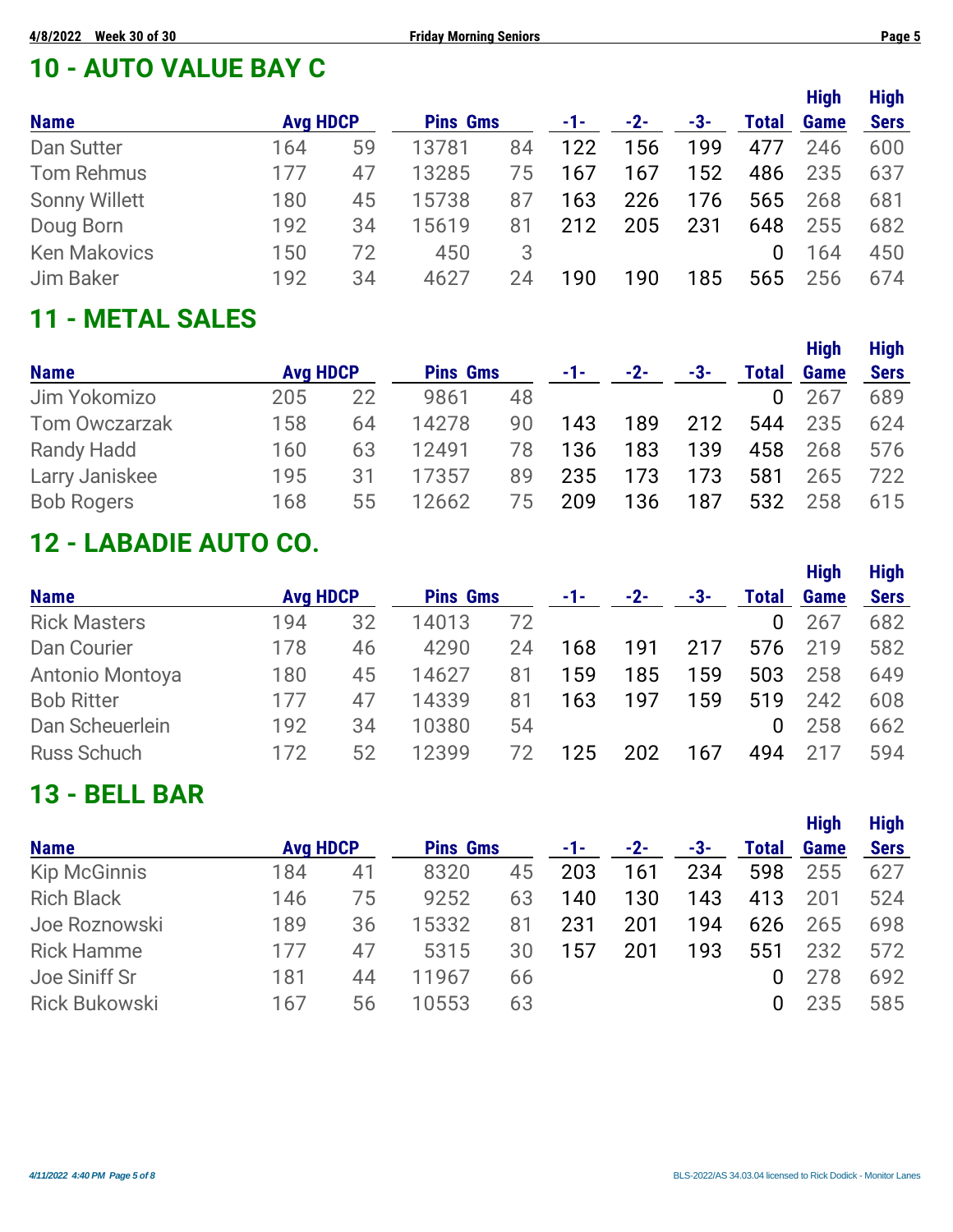# **14 - LUCKY 13**

|                       |                 |    |                 |    |     |       |     |              | <b>High</b> | <b>High</b> |
|-----------------------|-----------------|----|-----------------|----|-----|-------|-----|--------------|-------------|-------------|
| <b>Name</b>           | <b>Avg HDCP</b> |    | <b>Pins Gms</b> |    | -1- | $-2-$ | -3- | <b>Total</b> | <b>Game</b> | <b>Sers</b> |
| John Richardson       | 167             | 56 | 12595           | 75 | 168 | 149   | 165 | 482          | 225         | 570         |
| <b>Harry Davis</b>    | 159             | 63 | 13903           | 87 | 180 | 143   | 183 | 506          | 202         | 526         |
| <b>Chuck Villano</b>  | 185             | 40 | 14430           | 78 | 173 | 201   | 206 | 580          | 257         | 643         |
| George Castle         | 177             | 47 | 13279           | 75 |     |       |     | 0            | 236         | 625         |
| <b>Maurice LeFave</b> | 150             | 72 | 11147           | 74 | 125 | 147   | 140 | 412          | 205         | 541         |

#### **15 - MAIN STREET SEED**

|                      |                 |    |                 |    |     |       |     |              | <b>High</b> | <b>High</b> |
|----------------------|-----------------|----|-----------------|----|-----|-------|-----|--------------|-------------|-------------|
| <b>Name</b>          | <b>Avg HDCP</b> |    | <b>Pins Gms</b> |    | -1- | $-2-$ | -3- | <b>Total</b> | <b>Game</b> | <b>Sers</b> |
| Dave Young           | 192             | 34 | 12138           | 63 | 212 | 203   | 217 | 632          | 247         | 661         |
| Dick Clifford        | 192             | 34 | 14429           | 75 | 223 | 174   | 205 | 602          | 249         | 694         |
| <b>Kerry Sharp</b>   | 196             | 30 | 15359           | 78 | 202 | 267   | 174 | 643          | 267         | 652         |
| <b>Gary Kendall</b>  | 187             | 38 | 14660           | 78 | 267 | 210   | 191 | 668          | 267         | 668         |
| <b>Brad Bilhimer</b> | 205             | 22 | 15384           | 75 |     |       |     |              | 300         | 689         |

## **16 - ART'S SUPERIOR A**

|                          |                 |    |                 |    |       |       |     |              | <b>High</b> | <b>High</b> |
|--------------------------|-----------------|----|-----------------|----|-------|-------|-----|--------------|-------------|-------------|
| <b>Name</b>              | <b>Avg HDCP</b> |    | <b>Pins Gms</b> |    | -1- - | $-2-$ | -3- | <b>Total</b> | <b>Game</b> | <b>Sers</b> |
| <b>Michael Gerard Sr</b> | 170             | 54 | 15375           | 90 | 152   | 191   | 216 | 559          | 230         | 593         |
| <b>Bill Thorson</b>      | 157             | 65 | 13260           | 84 | 146   | 191   | 143 | 480          | 234         | 549         |
| Don Goss                 | 169             | 54 | 14198           | 84 | 133   | 166   | 131 | 430          | 248         | 631         |
| <b>Randy Gauthier</b>    | 202             | 25 | 17036           | 84 | 205   | 217   | 202 | 624          | - 277       | 676         |

## **17 - RICKERS MARKET**

|                       |                 |    |                 |    |     |       |       |              | <b>High</b> | <b>High</b> |
|-----------------------|-----------------|----|-----------------|----|-----|-------|-------|--------------|-------------|-------------|
| <b>Name</b>           | <b>Avg HDCP</b> |    | <b>Pins Gms</b> |    | -1- | $-2-$ | $-3-$ | <b>Total</b> | Game        | <b>Sers</b> |
| <b>Clark Bossbach</b> | 196             | 30 | 13586           | 69 | 183 | 203   | 278   | 664          | 278         | 685         |
| <b>Kevin Techlin</b>  | 179             | 45 | 8962            | 50 | 236 | 206   | 160   | 602          | 236         | 602         |
| Carl Glaza            | 190             | 36 | 16003           | 84 | 204 | 183   | 184   | 571          | 238         | 681         |
| Dick Kurlinski        | 176             | 48 | 14300           | 81 | 180 | 193   | 196   | 569          | 256         | 613         |
| <b>Rick Skibinski</b> | 209             | 18 | 16931           | 81 |     |       |       | 0            | 289         | 690         |

**18 - BYE**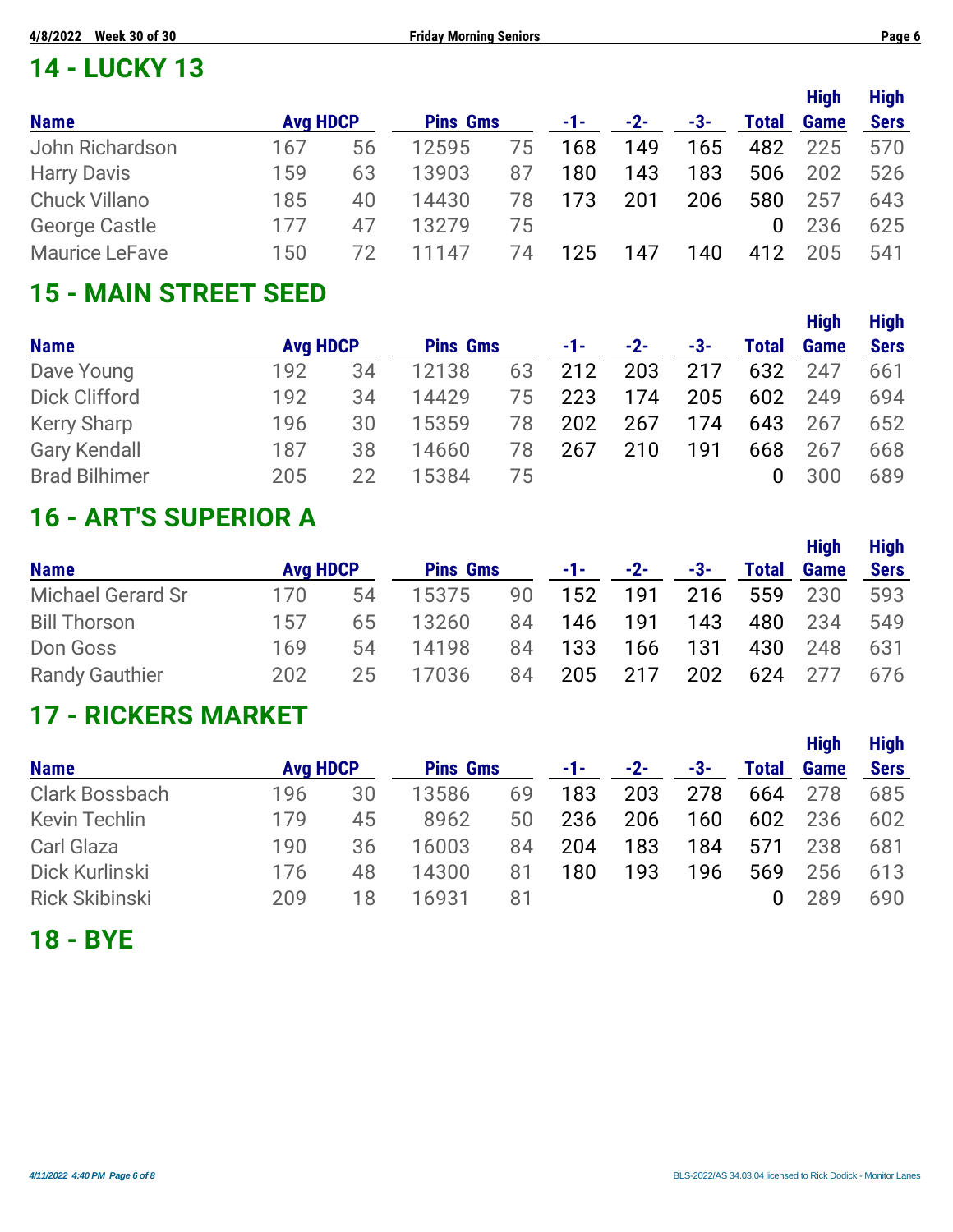#### *This Week's Statistics*

|                                   | <b>Men</b>     |
|-----------------------------------|----------------|
| How many people bowled            | 65             |
| Number of games bowled            | 194            |
| Actual average of week's scores   | 181.53         |
| How many games above average      | 97             |
| How many games below average      | 93             |
| Pins above/below average per game | 4.16           |
| How many people raised average    | 34             |
| by this amount                    | 0.70           |
| How many people went down         | 31             |
| by this amount                    | $-0.41$        |
| League average before bowling     | 177.69         |
| League average after bowling      | 177.86         |
| Change in league average          | 0.17           |
| 800s                              |                |
| 775s                              |                |
| 750s                              |                |
| 725s                              |                |
| 700s                              |                |
| 675s                              | 1              |
| 650s                              | 4              |
| 625s                              | 6              |
| 600s                              | 5              |
| 575s                              | 6              |
| 550s                              | 11             |
| 525s                              | 5              |
| 500s                              | 8              |
| 475s                              | 9              |
| 450s                              | 3              |
| 425s                              | 3              |
| 400s                              | $\overline{4}$ |
| below 400                         |                |
| 300s                              |                |
| 275s                              | 1              |
| 250s                              | 4              |
| 225s                              | 13             |
| 200s                              | 41             |
| 175s                              | 46             |
| 150s                              | 53             |
| 125s                              | 33             |
| 100s                              | 3              |
| below 100                         | --             |